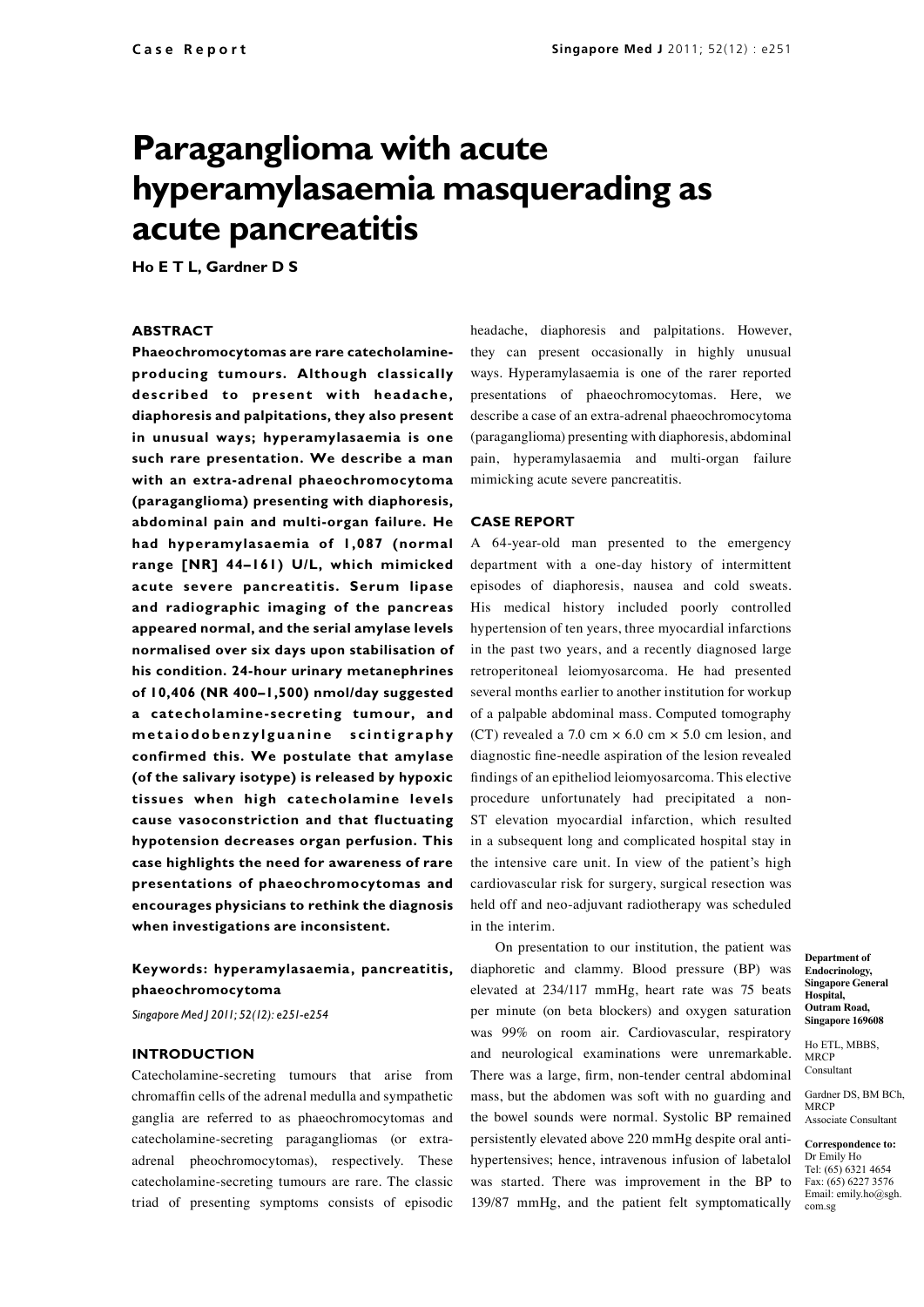better. Cardiac enzymes were unremarkable and electrocardiogram (ECG) showed no acute changes. Full blood count (FBC), renal panel and liver function tests (LFTs) were all normal.

On the second day of admission, the patient again became diaphoretic, but this time, it was associated with vomiting, severe central abdominal pain and a fever of 38.5°C. He deteriorated rapidly and became hypotensive (BP 70/40 mmHg) and drowsy. Abdominal examination revealed a soft abdomen with present bowel sounds. Investigations showed compensated metabolic acidosis (pH 7.36,  $PCO<sub>2</sub>$  20 mmHg,  $HCO<sub>3</sub>$ 14.2 [19.0–31.0] mmol/L,  $PO_2$  80.6 mmHg), acute renal failure (creatinine increased from 101 to 314 [63-101] µM/L within a day) and very high amylase levels (1,087 [44–161] U/L). FBC, LFTs and cardiac enzymes remained normal. Chest radiograph showed normal cardiopulmonary silhouette and clear lung fields, and ECG was unremarkable. Given the abdominal pain and high amylase levels, a diagnosis of acute pancreatitis with associated sepsis was made. However, subsequent CT of the abdomen showed no radiological evidence of pancreatitis (Fig. 1a). The retroperitoneal tumour had remained stable in size and appearance (Fig. 1b). Serum lipase tests performed showed normal levels at 32 and 29 (14–40) U/L.

Retrospectively, the patient had previously presented with similar spells of diaphoresis, nausea and uncontrolled systolic  $BP > 200$  mmHg on three occasions. All these episodes resulted in prolonged hospital admissions, during which he had acute coronary events with multiple complications. Serum amylase test performed during one of these episodes showed an elevated level (1,307 U/L). Imaging of the pancreas then did not reveal any pathology. Similarly, these symptoms had resolved within five days.

On this occasion, the patient proceeded to have a stormy course in the intensive care unit, with labile BP (ranging from 70/40 mmHg to 180/60 mmHg) and intermittent runs of supraventricular tachycardia (heart rate up to 160 beats per minute). There was worsening renal impairment as well as evidence of ischaemic hepatitis over the next three days. He was treated for acute pancreatitis (inhibition of oral intake, intravenous hydration and broad-spectrum antibiotics) and responded well to fluids during hypotensive episodes. Serum amylase levels dropped gradually to 114 (44–161) U/L after six days. During this period, serial ECGs showed new T wave inversions in the anterior leads, together with a significant rise in troponin-T, implying another myocardial infarction.





**Fig. 1** a) Axial CT image of the abdomen shows the pancreas with a normal appearance. (b) Coronal CT image shows the large heterogeneous retroperitoneal tumour (white arrow).

|  |                      | Table I. 24-hour urinary catecholamine and |  |
|--|----------------------|--------------------------------------------|--|
|  | metanephrine levels. |                                            |  |

| 24-hr collection         | 3 wks<br>later | 4 wks<br>later | Normal<br>range |
|--------------------------|----------------|----------------|-----------------|
| Epinephrine (nmol/d)     | 63             | 69             | $3 - 109$       |
| Norepinephrine (nmol/d)  | 3,473          | 2,534          | $89 - 473$      |
| Dopamine (nmol/d)        | 1.074          | 1.211          | $425 - 2,612$   |
| Metanephrine (nmol/d)    | 3,643          | 2,373          | $400 - 1.500$   |
| Normetanephrine (nmol/d) | 50,241         | 36,802         | $600 - 1.900$   |
| Urine volume (ml)        | 3,000          | 3.300          | $700 - 2.000$   |

Note: Marked elevation of up to 26 times the upper limit of normal is observed. Data in bold strongly suggest the presence of a phaeochromocytoma.

In view of the suspicious history of labile blood pressure, recurrent spells of diaphoresis and multiple myocardial events, the patient's urinary metanephrines and catecholamines were analysed. The former showed a ten-fold increase to a level of 10,406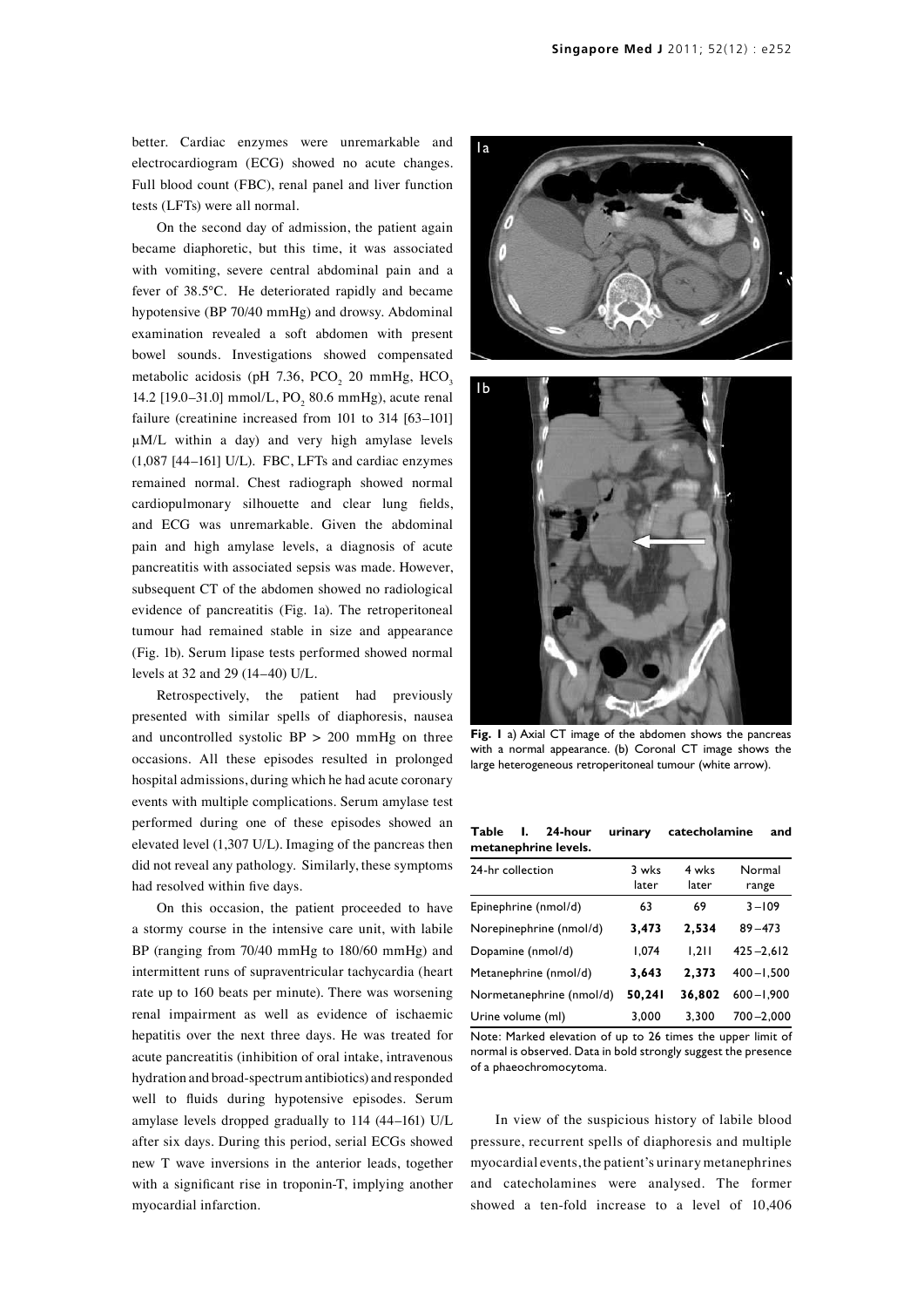

**Fig. 2** Iodine-131-MIBG images show discrete intense uptake localised to the region of the retroperitoneal tumour.

(400–1500) nmol/day and urinary normetanephrines were high beyond detection limit (no dilution to absolute value was performed). Two further repeat collections in the outpatient setting showed similarly high levels (Table I). These markedly elevated urinary levels of norepinephrine and normetanephrine raised more suspicion that the retroperitoneal mass was likely an extra-adrenal phaeochromocytoma or paraganglioma rather than a leiomyosarcoma. Subsequent iodine-131-meta-iodobenzylguanidine (MIBG) imaging (Fig. 2) with intense uptake seen in the aorta-caval region corresponding to the tumour confirmed our suspicion.

The patient underwent an uncomplicated laparotomy and successful tumour removal after three weeks of alphablockade and optimisation with phenoxybenzamine. Histopathology confirmed a paraganglioma, which stained positive for chromogranin and S100. At nine months post surgery, the patient's BP was under control with a single low-dose antihypertensive. There have been no further episodes of diaphoresis, myocardial events or 'pancreatitis', and his 24-hour urinary metanephrines and catecholamines remained normal.

### **Discussion**

The clinical picture of severe abdominal pain with significant hyperamylasaemia > 1,000 IU/L

mimicked severe acute pancreatitis in our patient. However, neither the clinical course nor investigations were entirely supportive of this diagnosis. The repeated diaphoretic spells, labile BP and myocardial infarctions eventually led to the investigation and diagnosis of a phaeochromocytoma.

As a diagnostic marker for pancreatitis, total serum amylase lacks specificity  $(85\% - 95\%)$ .<sup>(1)</sup> Its production is not isolated to the pancreas and salivary glands, but may also be found in other organs (lung, fallopian tubes, liver)<sup>(2)</sup> and in certain malignancies (breast, gastric, oesophageal, chorioepithelioma).(3-5) Two isoforms of amylase may be identified by electrophoresis: the P-form specifically from the pancreas and the S-form from the salivary glands and various glandular epithelia.<sup>(2)</sup> Pheochromocytoma-associated hyperamylasaemia has been predominantly reported as the  $S$ -isoform.<sup> $(6,7)$ </sup>

Perrier et al<sup>(6)</sup> who described hyperamylasaemia in a patient with phaeochromocytoma, catecholamineinduced cardiomyopathy and pulmonary oedema, postulated that amylase was released from hypoxic lung tissue damage. After all, S-form amylase has been found to be present in both normal and diseased lung tissue.<sup>(8)</sup> In addition, acute hypoxaemia ( $PO_2 < 75$  mmHg) has been shown to cause an increase in amylase levels even in the absence of pancreatic or salivary disease, a finding related